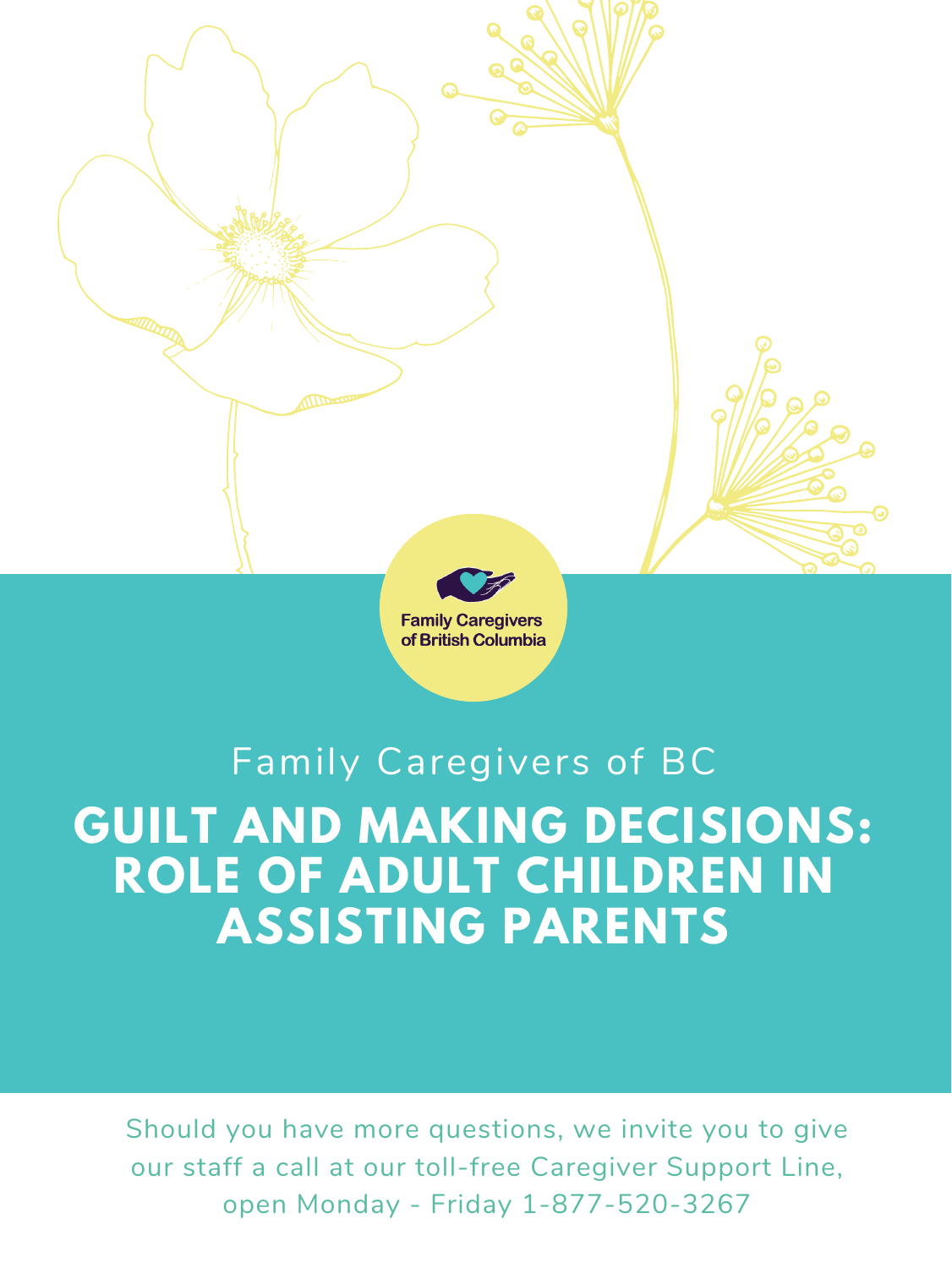

## GUILT AND MAKING DECISIONS: ROLE OF ADULT CHILDREN IN ASSISTING PARENTS

- $\bullet$  It is selfish to put my own needs ahead of those of others.
- No one can care for my parent as well as I.
- I must do it all and make everyone happy.
- A result of feeling guilty in the process of assisting parents with caregiving and decisions is that the adult child may experience depression and a lack of energy. They may feel insecure in solving problems and become overprotective.

- Be sensitive to the changes in parent's abilities and circumstances over time. Your role is to strengthen your parent's capabilities by effective support. Your degree of involvement may vary over time.
- Listen and respect the views of parents. Differences of opinion will occur. Different personal attitudes, perceptions, and beliefs can lead to different reactions to the same situation. Try to understand your parent's point of view.
- You have more influence than authority with parents. Encourage and allow them to make their own decisions.
- Let go. Remember that parents are like you and your own children--they resent being told what to do.
- Be sensitive to your parents' fears of helplessness and changes in health and abilities. Give them your support, not interference.
- Use logic, resources, warmth, and sincerity. Parents will appreciate these qualities.

## **Feelings of Guilt:**

Adult children may feel guilty as caregivers of parents because of beliefs valued throughout life:

### **Communication Supports Joint Decision-Making:**

Mims (1998) explains that the route sometimes taken by adult children is simply to make decisions for their parents. This is the "quick and easy" approach for the present, but can create problems in the future. It is better for the adult parents and children to practice "joint decision-making." This is a process in which communication plays a key role in determining the outcome. It takes time for both parents and children to get information, explore options, and consider the consequences of choices. As long as older parents are capable of making their own decisions, it is important to allow them to act.

Some communication strategies that support joint decision-making include:

Adult children who assist parents with decisions must recognize that parents are ultimately responsible for their own lives. As long as they are mentally and emotionally capable of making their own decisions, they should be encouraged to do so.

Family Caregivers of BC Toll-Free Caregiver Support Line is available Monday - Friday at 1-877-520-3267 Find caregiver resources and support at **[www.familycaregiversbc.ca](http://www.familycaregiversbc.ca/)**